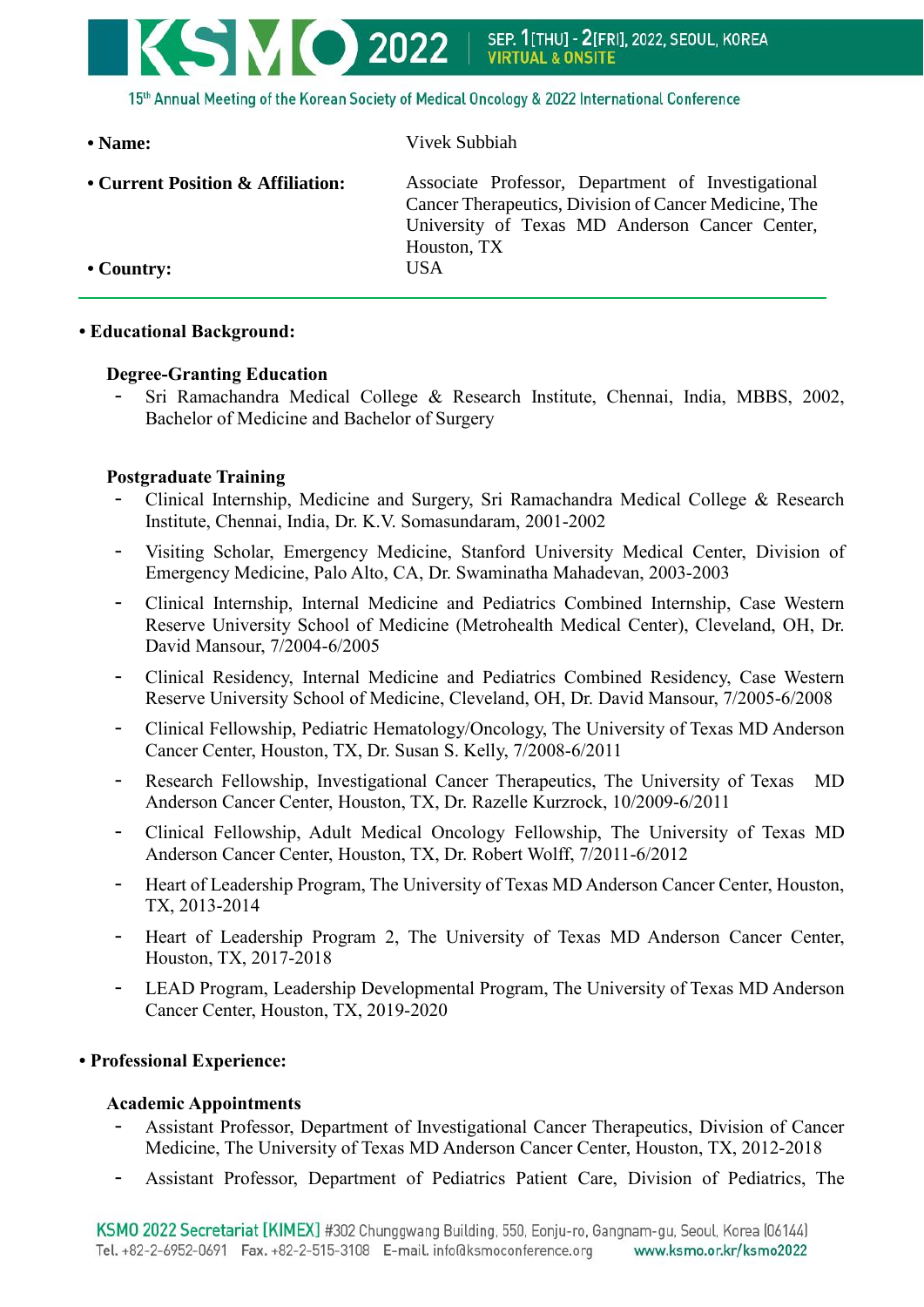#### 15th Annual Meeting of the Korean Society of Medical Oncology & 2022 International Conference

University of Texas MD Anderson Cancer Center, Houston, TX, 2014-2018

- Assistant Professor, Division of Pediatrics, The University of Texas MD Anderson Cancer Center, Houston, TX, 2014-2018
- Associate Professor, Department of Investigational Cancer Therapeutics, Division of Cancer Medicine, The University of Texas MD Anderson Cancer Center, Houston, TX, 2018-present
- Associate Professor, Department of Pediatrics Patient Care, Division of Pediatrics, The University of Texas MD Anderson Cancer Center, Houston, TX, 2018-present
- Associate Professor, Division of Pediatrics, The University of Texas MD Anderson Cancer Center, Houston, TX, 2018-present

#### **• Professional Organizations:**

#### **Board Certification**

- Education Commission for Foreign Medical Graduates (ECFMG), 2004
- Diplomate of American Board of Internal Medicine (ABIM)., 2008-2018
- Diplomate of American Board of Pediatrics (ABP), 2011-2021
- American Board of Medical Oncology, 2014-2024

### **• Main Scientific Publications:**

- 1. Ganeshan D, Kambadakone A, Nikolaidis P, Subbiah V, Subbiah IM, Devine C. Current update on gallbladder carcinoma. Abdom Radiol (NY). e-Pub 1/2021. PMID: 33386907.
- 2. Tsimberidou AM, Vo HH, Subbiah V, Janku F, Piha-Paul S, Yilmaz B, Gong J, Naqvi MF, Tu SM, Campbell M, Meric-Bernstam F, Naing A. Pembrolizumab in Patients with Advanced Metastatic Germ Cell Tumors. Oncologist. e-Pub 1/2021. PMID: 33491277.
- 3. How JA, Jazaeri A, Westin SN, Sood AK, Ramondetta LM, Xu M, Abonofal A, Karp DD, Subbiah V, Stephen B, Rodon JA, Yang F, Naing A. The clinical efficacy and safety of singleagent pembrolizumab in patients with recurrent granulosa cell tumors of the ovary: a case series from a phase II basket trial. Invest New Drugs. e-Pub 1/2021. PMID: 33415580
- 4. Luke JJ, Barlesi F, Chung K, Tolcher AW, Kelly K, Hollebecque A, Le Tourneau C, Subbiah V, Tsai F, Kao S, Cassier PA, Khasraw M, Kindler HL, Fang H, Fan F, Allaire K, Patel M, Ye S, Chao DT, Henner WR, Hayflick JS, McDevitt MA, Fong L. Phase I study of ABBV-428, a mesothelin-CD40 bispecific, in patients with advanced solid tumors. J Immunother Cancer 9(2), 2/2021. PMCID: PMC7898862.
- 5. Hegde A, Jayaprakash P, Couillault CA, Piha-Paul S, Karp D, Rodon J, Pant S, Fu S, Ileana Dumbrava EE, Yap TA, Subbiah V, Bhosale P, Coarfa C, Higgins JP, Williams ET, Wilson TF, Lim J, Meric-Bernstam F, Sumner E, Zain H, Nguyen D, Nguyen LM, Rajapakshe K, Curran MA, Hong DS. A Phase I Dose Escalation Study to Evaluate the Safety and Tolerability of Evofosfamide in Combination with Ipilimumab in Advanced Solid Malignancies. Clin Cancer Res. e-Pub 3/2021. PMID: 33771853.
- 6. Desai A, Gainor JF, Hegde A, Schram AM, Curigliano G, Pal S, Liu SV, Halmos B, Groisberg R, Grande E, Dragovich T, Matrana M, Agarwal N, Chawla S, Kato S, Morgan G, Kasi PM, Solomon B, Loong HH, Park H, Choueiri TK, Subbiah IM, Pemmaraju N, Subbiah V, COVID19 and Cancer Clinical Trials Working Group. Author Correction: COVID-19 vaccine guidance for patients with cancer participating in oncology clinical trials. Nat Rev Clin Oncol.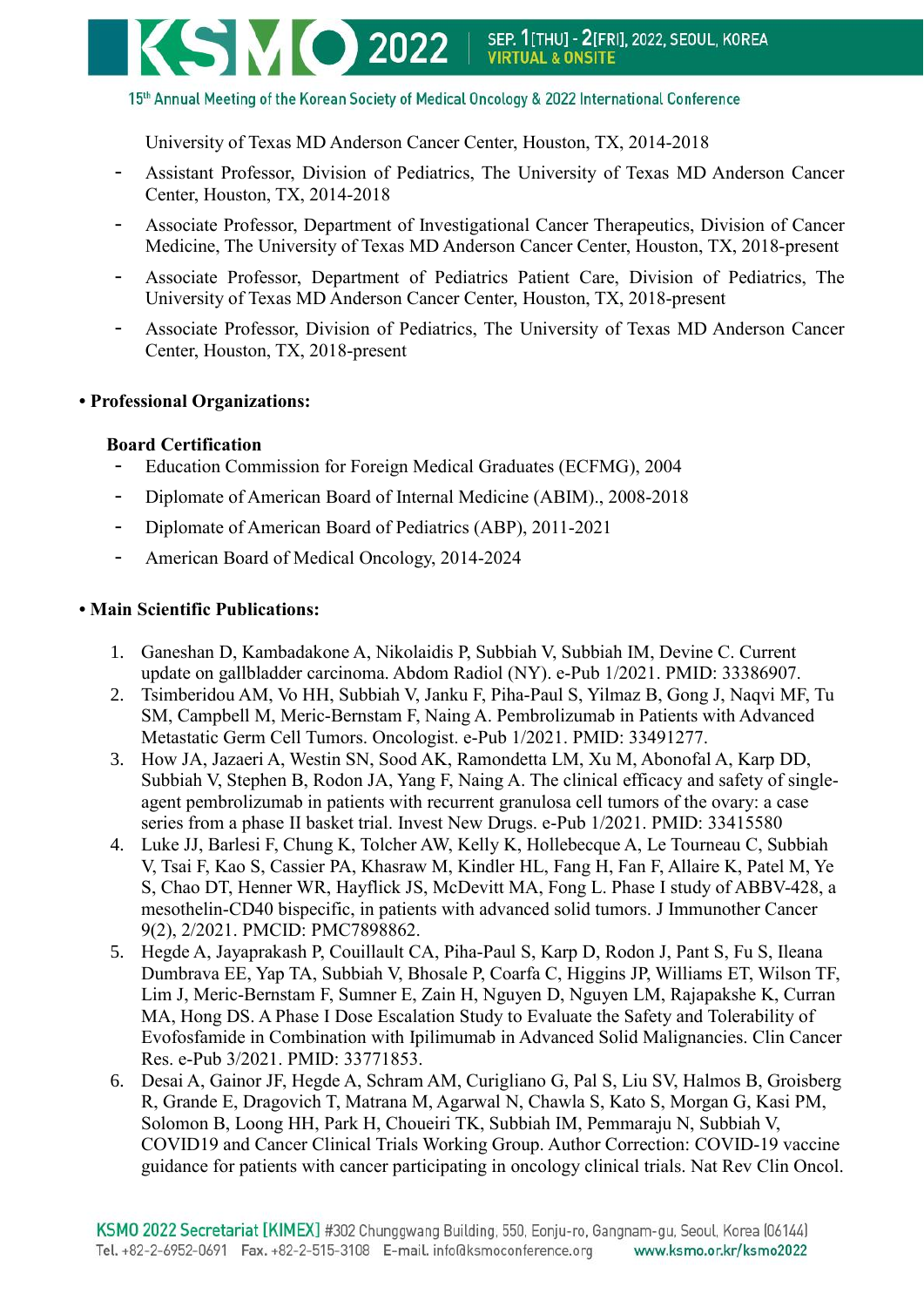

15th Annual Meeting of the Korean Society of Medical Oncology & 2022 International Conference

e-Pub 3/2021. PMCID: PMC7985918

- 7. Groisberg R, Subbiah V. Combination therapies for Precision Oncology: The Ultimate Whack-A-Mole Game. Clin Cancer Res. e-Pub 3/2021. PMID: 33707180
- 8. Desai A, Gainor JF, Hegde A, Schram AM, Curigliano G, Pal S, Liu SV, Halmos B, Groisberg R, Grande E, Dragovich T, Matrana M, Agarwal N, Chawla S, Kato S, Morgan G, Kasi PM, Solomon B, Loong HH, Park H, Choueiri TK, Subbiah IM, Pemmaraju N, Subbiah V, COVID19 and Cancer Clinical Trials Working Group. COVID-19 vaccine guidance for patients with cancer participating in oncology clinical trials. Nat Rev Clin Oncol. e-Pub 3/2021. PMCID: PMC7957448.
- 9. Addeo A, Passaro A, Malapelle U, Luigi Banna G, Subbiah V, Friedlaender A. Immunotherapy in non-small cell lung cancer harbouring driver mutations. Cancer Treat Rev 96:102179. e-Pub 3/2021. PMID: 33798954
- 10. Alhalabi O, Hahn AW, Msaouel P, Andreev-Drakhlin AY, Meric-Bernstam F, Naing A, Piha-Paul S, Filip J, Pant S, Yap TA, Hong DS, Fu S, Karp D, Campbell E, Le H, Campbell MT, Shah AY, Tannir NM, Siefker-Radtke AO, Gao J, Roszik J, Subbiah V. Molecular Profiling of Metastatic Bladder Cancer Early-Phase Clinical Trial Participants Predicts Patient Outcomes. Mol Cancer Res 19(3):395-402, 3/2021. e-Pub 12/2020. PMID: 33323389.
- 11. Al-Zubidi N, Gombos DS, Hong DS, Subbiah V, Fu S, Ahnert JR, Piha-Paul SA, Tsimberidou AM, Karp DD, Bernstam FM, Naing A. Overview of Ocular Side Effect of Selinexor. Oncologist. e-Pub 3/2021. PMID: 33728727.
- 12. Huey RW, George GC, Phillips P, White R, Fu S, Janku F, Karp DD, Naing A, Piha-Paul S, Subbiah V, Tsimberidou AM, Pant S, Yap TA, Rodon J, Meric-Bernstam F, Shih YT, Hong DS. Patient-Reported Out-of-Pocket Costs and Financial Toxicity During Early-Phase Oncology Clinical Trials. Oncologist. e-Pub 3/2021. PMID: 33783054.
- 13. Yao S, Janku F, Subbiah V, Stewart J, Patel SP, Kaseb A, Westin SN, Naing A, Tsimberidou AM, Hong D, Piha-Paul SA, Shi N, Johnston A, Bomalaski J, Fu S. Phase 1 trial of ADI-PEG20 plus cisplatin in patients with pretreated metastatic melanoma or other advanced solid malignancies. Br J Cancer. e-Pub 3/2021. PMID: 33674736.
- 14. Tsimberidou AM, Hong DS, Fu S, Karp DD, Piha-Paul S, Kies MS, Ravi V, Subbiah V, Patel SM, Tu SM, Janku F, Heymach J, Johnson A, Cartwright C, Zhao L, Zhang J, Berry DA, Vining DJ, Futreal A, Miller VA, Meric-Bernstam F. Precision medicine: preliminary results from the Initiative for Molecular Profiling and Advanced Cancer Therapy 2 (IMPACT2) study. NPJ Precis Oncol 5(1):21, 3/2021. e-Pub 3/2021. PMCID: PMC7979841.
- 15. Demetri GD, Luke JJ, Hollebecque A, Powderly J, Spira AI, Subbiah V, Naumovski L, Chen C, Fang H, Lai DW, Yue H, Polepally AR, Purcell JW, Robinson R, Sharma P, Allison JP, Tolcher AW, Villalobos VM. First-in-Human Phase 1 Study of ABBV-085, an Antibody-Drug Conjugate Targeting LRRC15, in Sarcomas and Other Advanced Solid Tumors. Clin Cancer Res. e-Pub 4/2021. PMID: 33820780.
- 16. Colen RR, Rolfo C, Ak M, Ayoub M, Ahmed S, Elshafeey N, Mamindla P, Zinn PO, Ng C, Vikram R, Bakas S, Peterson CB, Rodon Ahnert J, Subbiah V, Karp DD, Stephen B, Hajjar J, Naing A. Radiomics analysis for predicting pembrolizumab response in patients with advanced rare cancers. J Immunother Cancer 9(4), 4/2021. PMCID: PMC8051405.
- 17. Thein KZ, Piha-Paul SA, Tsimberidou A, Karp DD, Janku F, Zarifa A, Shah J, Milton DR, Bean S, McQuinn L, Gong J, Colen R, Carter BW, Subbiah V, Ogbonna DC, Pant S, Meric-Bernstam F, Naing A. Selinexor in combination with topotecan in patients with advanced or metastatic solid tumors: Results of an open-label, single-center, multi-arm phase Ib study. Invest New Drugs. e-Pub 4/2021. PMID: 33909232
- 18. Subbiah V, Gainor JF, Oxnard GR, Tan DSW, Owen DH, Cho BC, Loong HHF, McCoach CE, Weiss J, Kim YJ, Bazhenova L, Park K, Daga H, Besse B, Gautschi O, Rolfo C, Zhu EY,